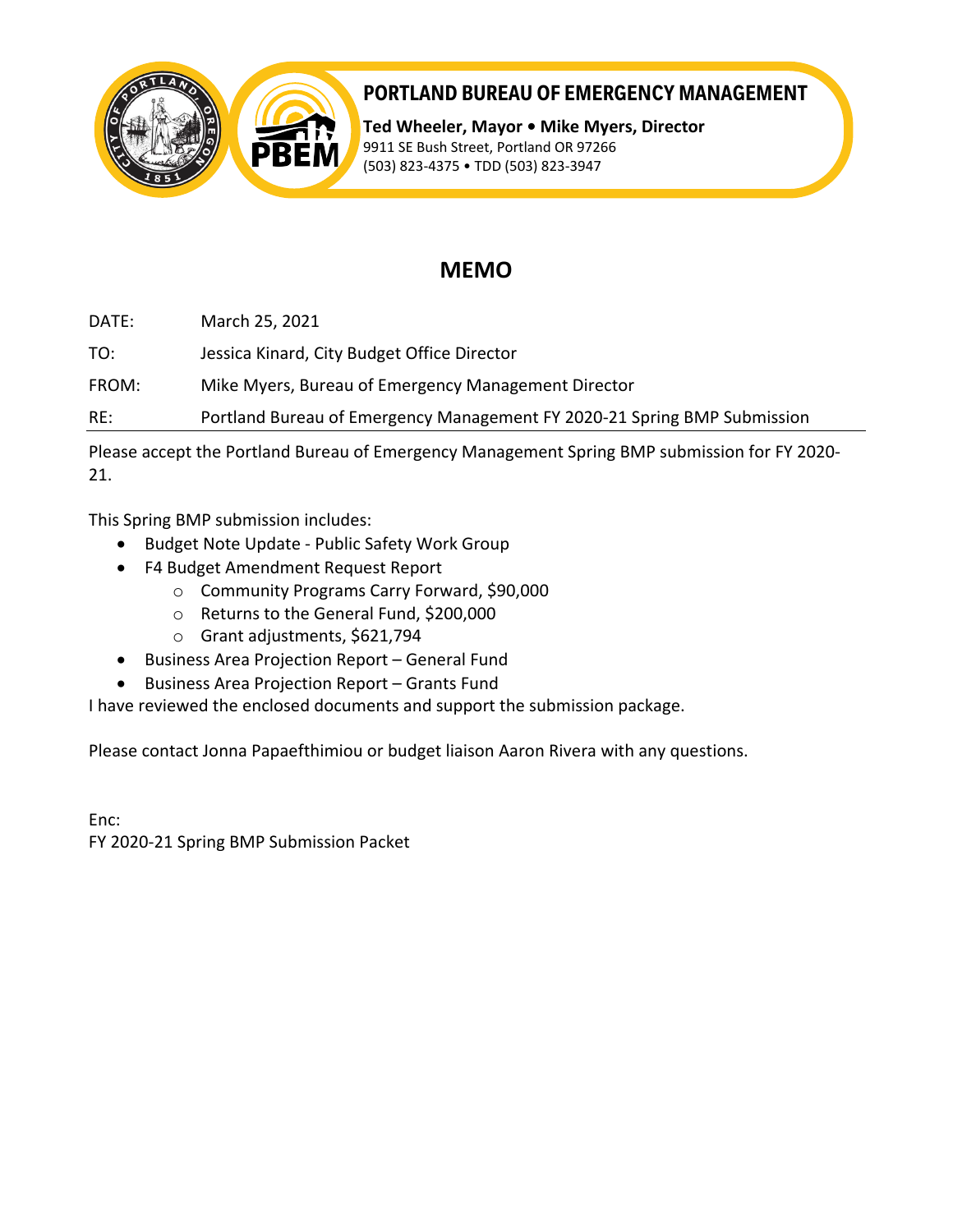# **Portland Bureau of Emergency Management**

FY 2020-21 Spring BMP Budget Note Update

**Date of Budget Note:** July 1, 2020 in the FY 2020-21 Adopted Budget **Budget Note Title:** Public Safety Governance and Integrated Budgets **Budget Note Language:**

Council directs the Chief Administrative Officer (CAO) and the Public Safety Workgroup (PSWG) to identify changes that will improve public safety, increase equity, and address systematic challenges at a citywide level. Specifically, the CAO shall work with the PSWG Executive Committee to develop the following by October 1, 2020:

- Models for housing shared administrative services for the public safety bureaus in the Office of the CAO. These models should clearly identify which services should be centralized and include an analysis of the impacts each proposed change would have on bureau operations.
- A strategy for integrating public safety bureau budgets for FY 2021-22 in time for the Fall Budget Monitoring Process and FY 2021-22 budget development. The budget proposals should be aligned with a public safety strategic plan and contribute to any required savings requested as part of the FY 2021-22 budget guidance. Council also requests guidance regarding a longterm governance and accountability structure for public safety as a citywide system.

#### **Summary Status**: Underway **Budget Note Update**: March 25th, 2021

This work will be complete by June 30, 2021. As directed by the Mayor, the Chief Administrative Officer has provided recommendations regarding the public safety bureau budgets to the Mayor to inform the Mayor's Proposed Budget for FY 2021-22. The budget recommendations aim to coordinate the budgets and align them with the vision for community safety transformation that Council outlined in the February 2, 2021 work session on community safety. One of the recommendations included in the budget memo is to propose an enterprise leadership team that includes shared public safety administrative services. The positions identified will report to the Community Safety Transition Director and manage work including project management, budget and finance, strategic communications, and data analysis. These shared administrative services will provide some client services to the public safety bureaus and support the community safety transformation work as outlined in a community safety strategic plan.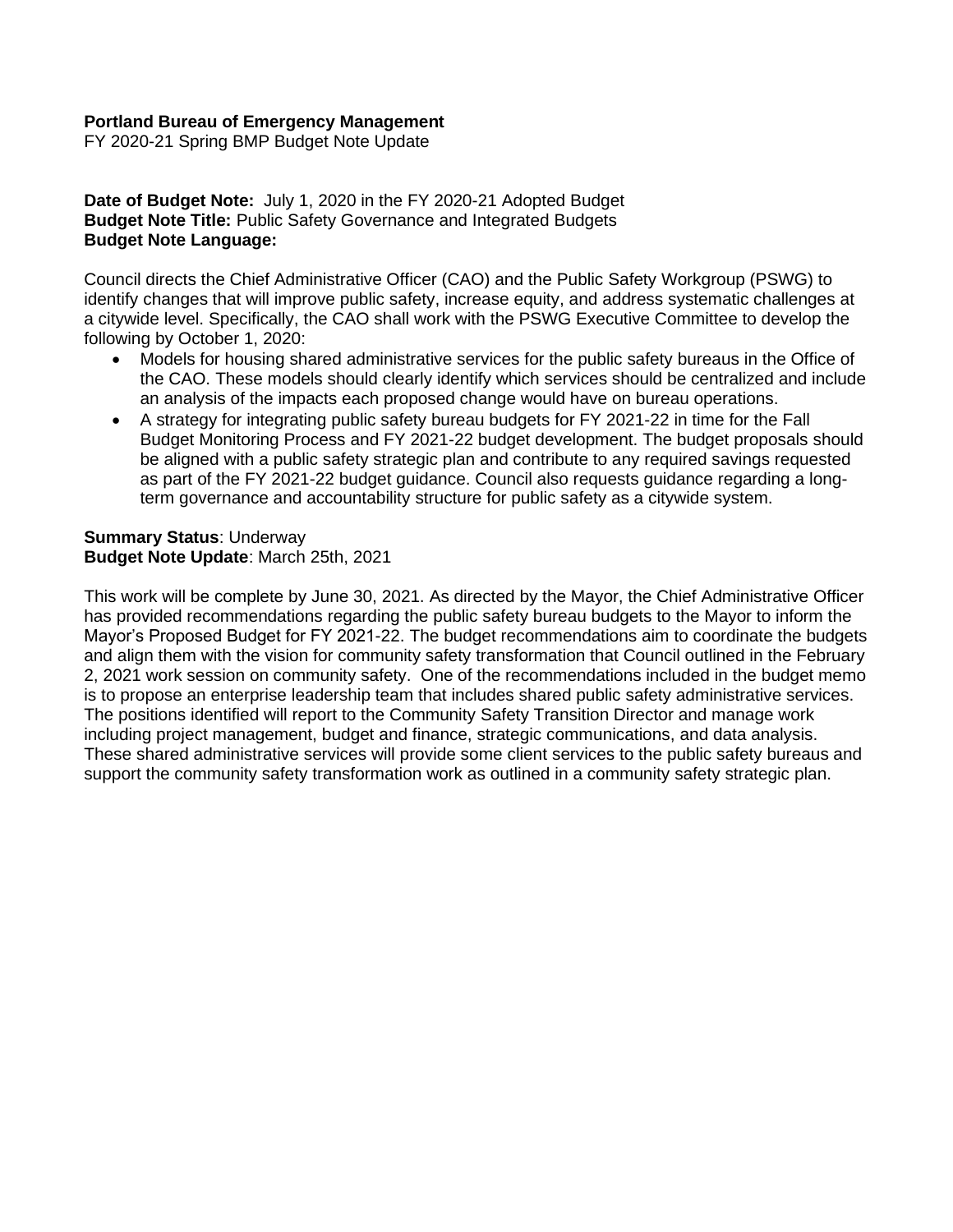# **EM - Portland Bureau of Emergency Management DP Type GF Program Carryover**

# **Request Name:** 11664 -EM - Community Programs Carry Forward

#### **Package Description**

This request would carry forward \$90,000 in General Fund resources to support work with community-based organizations (CBOs) on COVID recovery. \$90,000 would fund approximately three \$30,000 grant awards in FY 2021-22.

PBEM significantly underspent its community programs and planning budgets in FY 20-21 because PBEM staff and community partners were focused on COVID response, rather than on the regular work of trainings, events, and planning. PBEM and the community are now transitioning to COVID recovery. We intend to use carryover funds in FY 21-22 to support work with CBOs to advance this effort.

The Current Appropriation Level budget for FY 2021-22 will allow us to complete some outreach work, but does not reflect the higher level of community need due to the events of the past year. The level of resources proposed for carryover is one-time to support community recovery.

This carryover money will be used to provide small grants to CBOs and organize events and trainings in partnership with CBOs. It will also support start-up costs for the Coalition of Organizations Active in Disaster, a new ongoing group that is replacing the ad hoc collaborations developed with the ECC.

Some of the activities we intend to undertake may ultimately be reimbursable by FEMA. We will document our work appropriately and pursue reimbursements if the Grants Offices advises us to do so. We intend to return any reimbursed activity to the City's general fund.

#### **Service Impacts**

If this request is not funded, then we will provide fewer community events and no grants. Because of flat budgets and increasing personnel and IMS costs, PBEM has already been forced to reduce EMS budgets across all program areas. We do not have flexibility in other areas to reallocate or realign resources.

#### **Equity Impacts**

We focus exclusively on partnerships with CBOs that serve primarily serve Black, Indigenous, and other People of Color (BIPOC), immigrants and refugees, and people with disabilities. These CBOs and the communities they serve will ultimately receive these dollars. If this carryover request is not funded then we will continue to focus on those communities, but we will have many fewer resources to provide.

| <b>Account Name</b> |                                        | 2020-21 SPRING Requested<br>Adj |
|---------------------|----------------------------------------|---------------------------------|
| Expense             | <b>External Materials and Services</b> | 0                               |
|                     | Personnel                              | $-90,000$                       |
| <b>Expense</b>      | Sum:                                   | $-90,000$                       |
|                     |                                        |                                 |
| <b>Account Name</b> |                                        | 2020-21 SPRING Requested<br>Adj |
| Revenue             | General Fund Discretionary             | $-90,000$                       |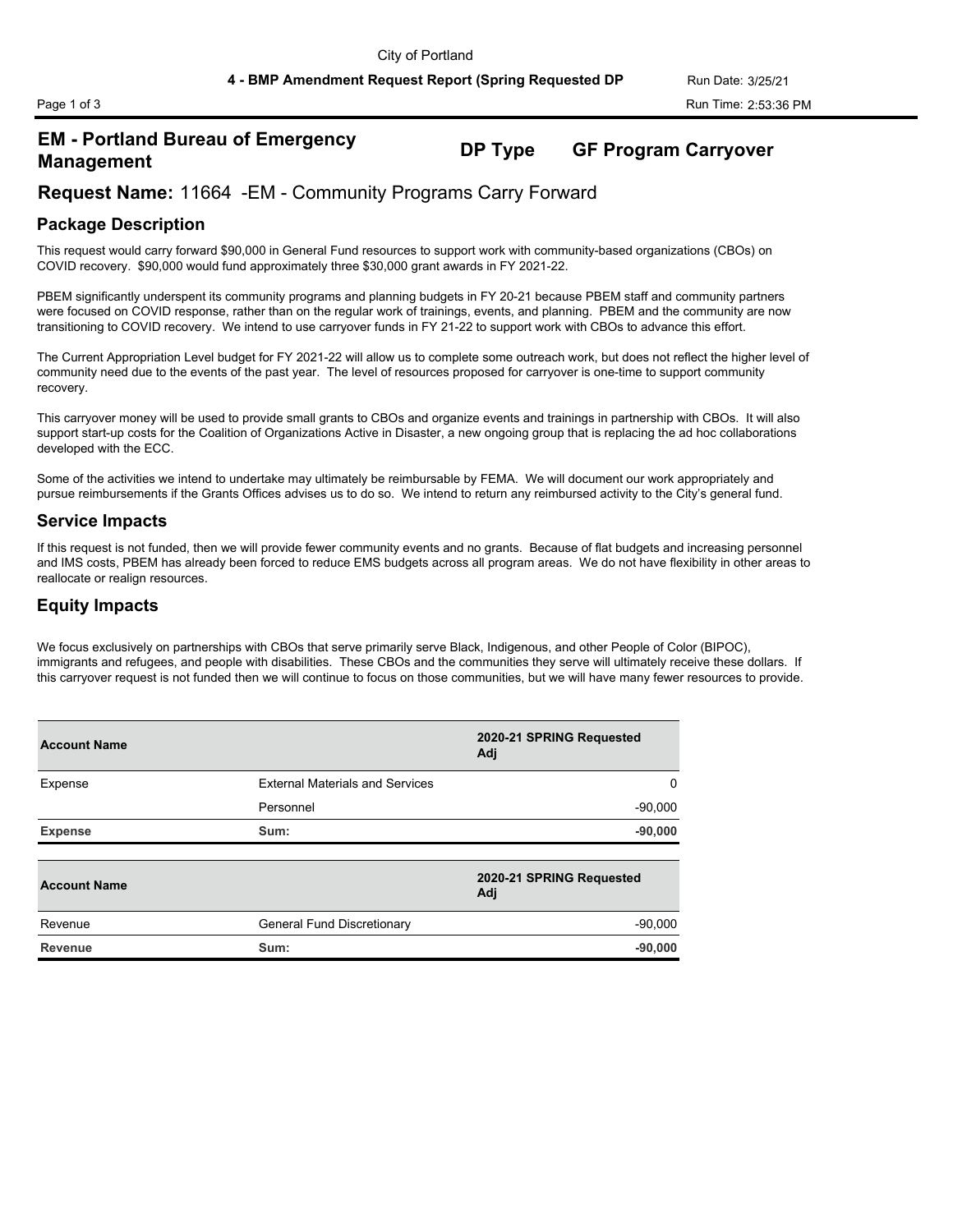# **EM - Portland Bureau of Emergency Management DP Type Mid-Year Reduction**

**Request Name:** 11665 -EM - Returns to the General Fund

# **Package Description**

This package would return \$200,000 as encouraged in the Mayor's Spring BMP Guidance. This underutilization is a result largely of personnel vacancy savings, and other materials and supplies underspending.

#### **Service Impacts**

This request is submitted in response to the Mayor's direction and BMP guidance.

### **Equity Impacts**

NA

| <b>Account Name</b> |                                        | 2020-21 SPRING Requested<br>Adj |
|---------------------|----------------------------------------|---------------------------------|
| Expense             | <b>External Materials and Services</b> | 0                               |
|                     | Personnel                              | $-200,000$                      |
| <b>Expense</b>      | Sum:                                   | $-200,000$                      |
|                     |                                        |                                 |
| <b>Account Name</b> |                                        | 2020-21 SPRING Requested<br>Adj |
| Revenue             | General Fund Discretionary             | $-200,000$                      |
| Revenue             | Sum:                                   | $-200,000$                      |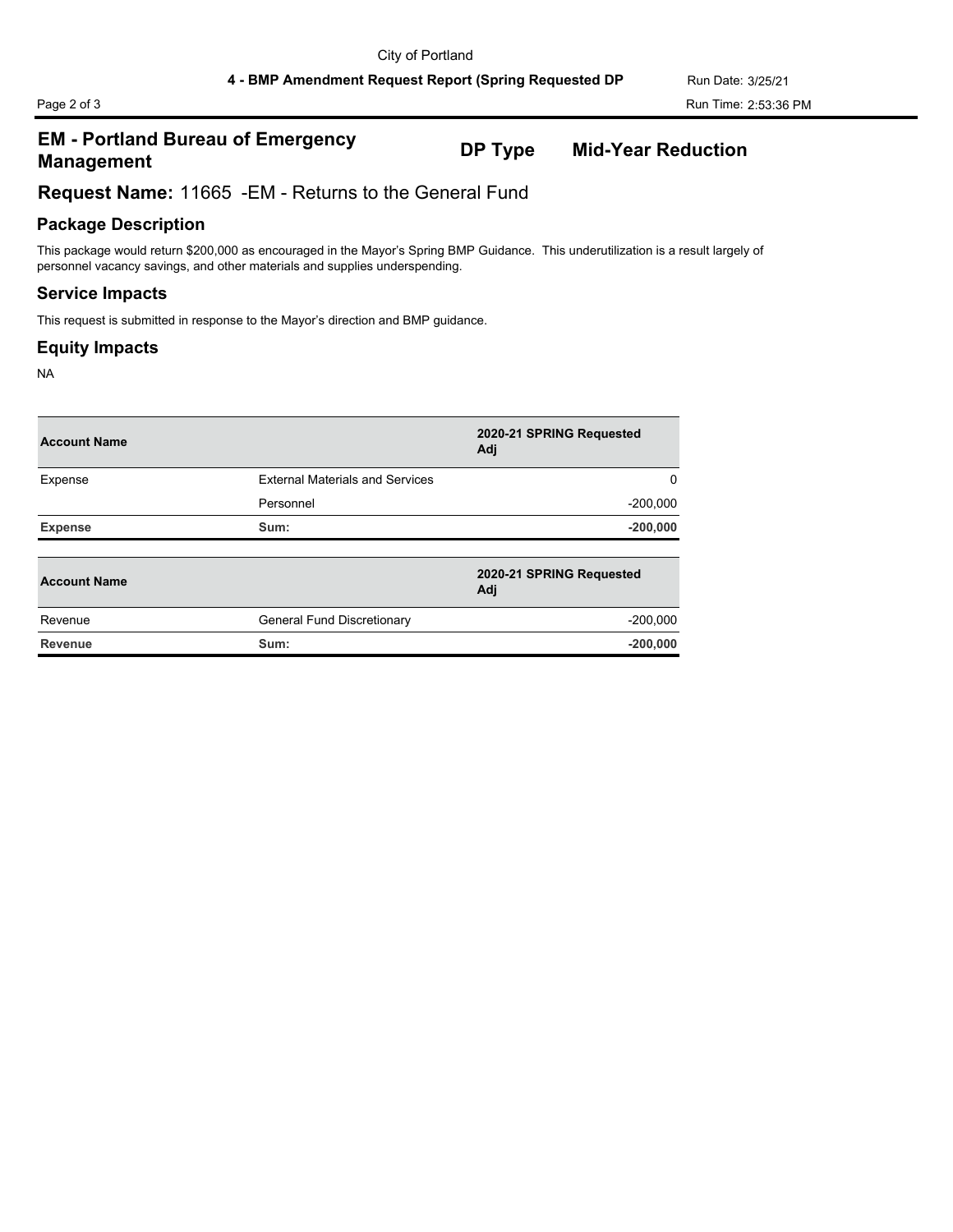# Page 3 of 3 Run Time: 2:53:36 PM

# **EM - Portland Bureau of Emergency Management DP Type Other Adjustments**

**Request Name:** 11757 -EM - Grant Adjustments

# **Package Description**

This request makes adjustments to grant activity to align budget to award and spending,

### **Service Impacts**

NA

### **Equity Impacts**

NA

| <b>Account Name</b> |                                        | 2020-21 SPRING Requested<br>Adj |
|---------------------|----------------------------------------|---------------------------------|
| Expense             | Capital Outlay                         | 150,000                         |
|                     | <b>External Materials and Services</b> | 135,000                         |
|                     | Personnel                              | 336,794                         |
| <b>Expense</b>      | Sum:                                   | 621,794                         |
| <b>Account Name</b> |                                        | 2020-21 SPRING Requested<br>Adj |
| Revenue             | Intergovernmental                      | 621,794                         |

**Revenue Sum: 621,794**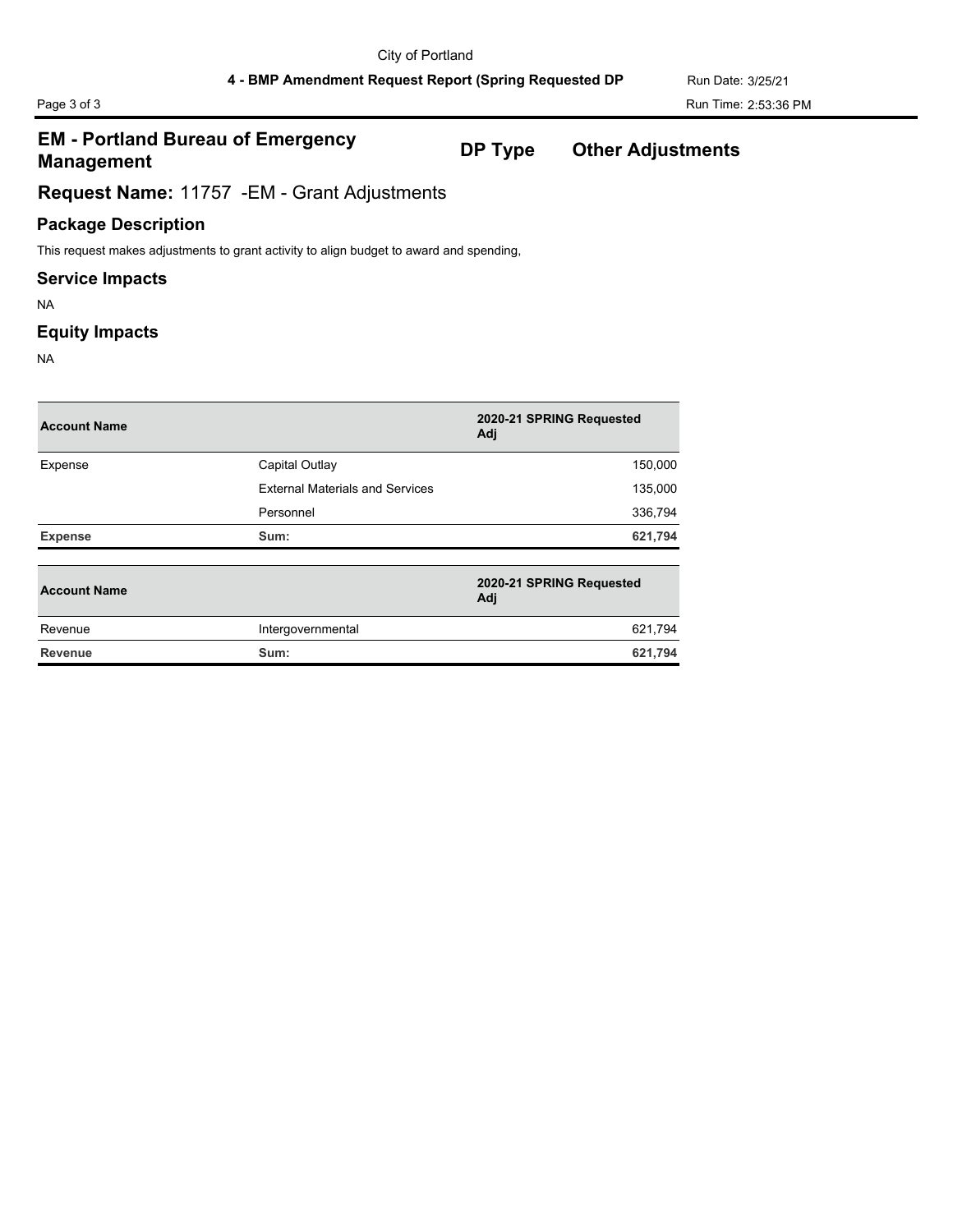# **Portland Bureau of Emergency Management - Fund 100**

| <b>Major Object</b>                    | <b>2020-21 SPRING</b><br><b>Requested Total</b> | 2020-21 March<br><b>Actuals YTD</b> | <b>2020-21 SPRING</b><br>Projection        | % Projected Actuals<br>to Requested Total |
|----------------------------------------|-------------------------------------------------|-------------------------------------|--------------------------------------------|-------------------------------------------|
| <b>External Materials and Services</b> | \$760,102                                       | (\$61,556)                          | \$670,926                                  | 88%                                       |
| Internal Materials and Services        | \$719,204                                       | \$421,161                           | \$691,468                                  | 96%                                       |
| Personnel                              | \$2,361,089                                     | \$1,181,736                         | \$1,845,669                                | 78%                                       |
| Sum:                                   | \$3,840,395                                     | \$1,541,342                         | \$3,208,063                                | 84%                                       |
| <b>Major Object</b>                    | <b>2020-21 SPRING</b><br><b>Requested Total</b> | 2020-21 March<br><b>Actuals YTD</b> | <b>2020-21 SPRING</b><br><b>Projection</b> | % Projected Actuals<br>to Requested Total |
| <b>Charges for Services</b>            | \$0                                             | \$25,742                            | \$0                                        |                                           |
| General Fund Discretionary             | \$1,357,943                                     | \$0                                 | \$1,404,741                                | 103%                                      |
| General Fund Overhead                  | \$1,967,139                                     | \$0                                 | \$1,688,009                                | 86%                                       |
| Interagency Revenue                    | \$89,300                                        | (\$50,712)                          | \$89,300                                   | 100%                                      |
| Intergovernmental                      | \$26,013                                        | \$0                                 | \$26,013                                   | 100%                                      |
| Sum:                                   | \$3,440,395                                     | (\$24,970)                          | \$3,208,063                                | 93%                                       |

#### **Revenue Discussion**

Interagency revenue is negative due to a payroll correction required at the time of submission, although is expected to be realized up to the budgeted amount for a shared staff with BOEC. Charges for services represent a reimbursement for overpayment in a prior fiscal year.

#### **Revenue Risks**

NA.

#### **Expenditure Discussion**

Expenditure is underspent largely due to positions unfilled and/or held vacant during the fiscal year, as well as other EMS programmatic underspending.

#### **Expenditure Risks**

The integrity of assumptions in regard to staff cost allocation and materials and supplies is lower than would otherwise be expected due to transition and turnover in regard to financial support. This forecast represents the best information at the time, and generally conservative assumptions throughout.

#### **Other Notes**